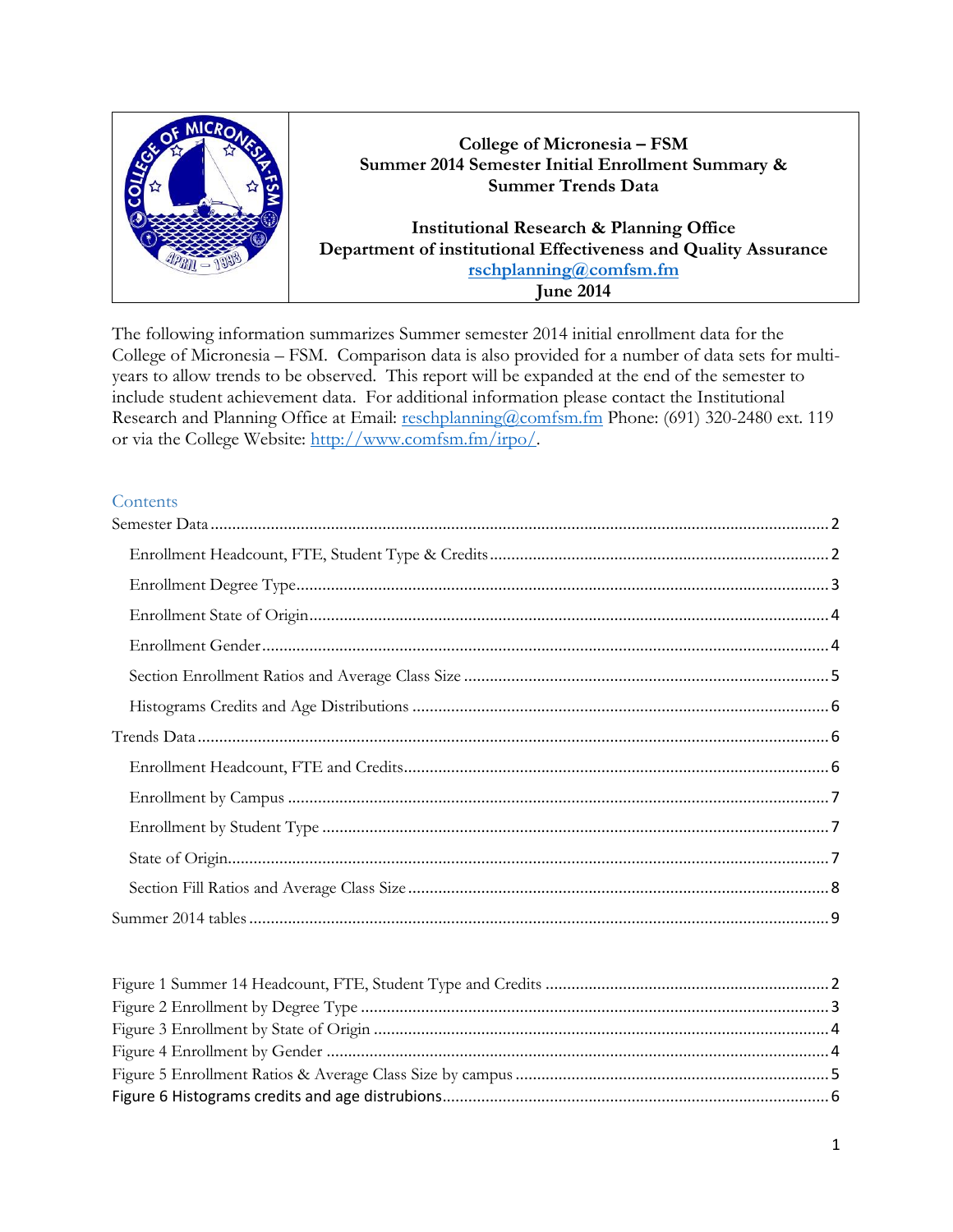

2165

#### <span id="page-1-0"></span>Semester Data

2000

1500

1000

500

 $\circ$ 

762

Chuuk

583

Kosrae



 $\blacksquare$  Continuing

## <span id="page-1-1"></span>Enrollment Headcount, FTE, Student Type & Credits

<span id="page-1-2"></span>*Figure 1 Summer 14 Headcount, FTE, Student Type and Credits*

National

1133

Pohnpei

473

Yap

Figure 1 and Table 1 provide data on Summer semester 2014 enrollment by Headcount, Full Time Equivalence (FTE) and Student Type. Table 2 provides the proportions of students by headcount and credits by campus. Generally, the there is little variation in the percent of students headcount and credits are similar across all campuses.

Credits information by major/degree and campus for Summer 2014 can be found in table 4 at the end of this report. Enrollment information for new students for Summer 2014 can be found in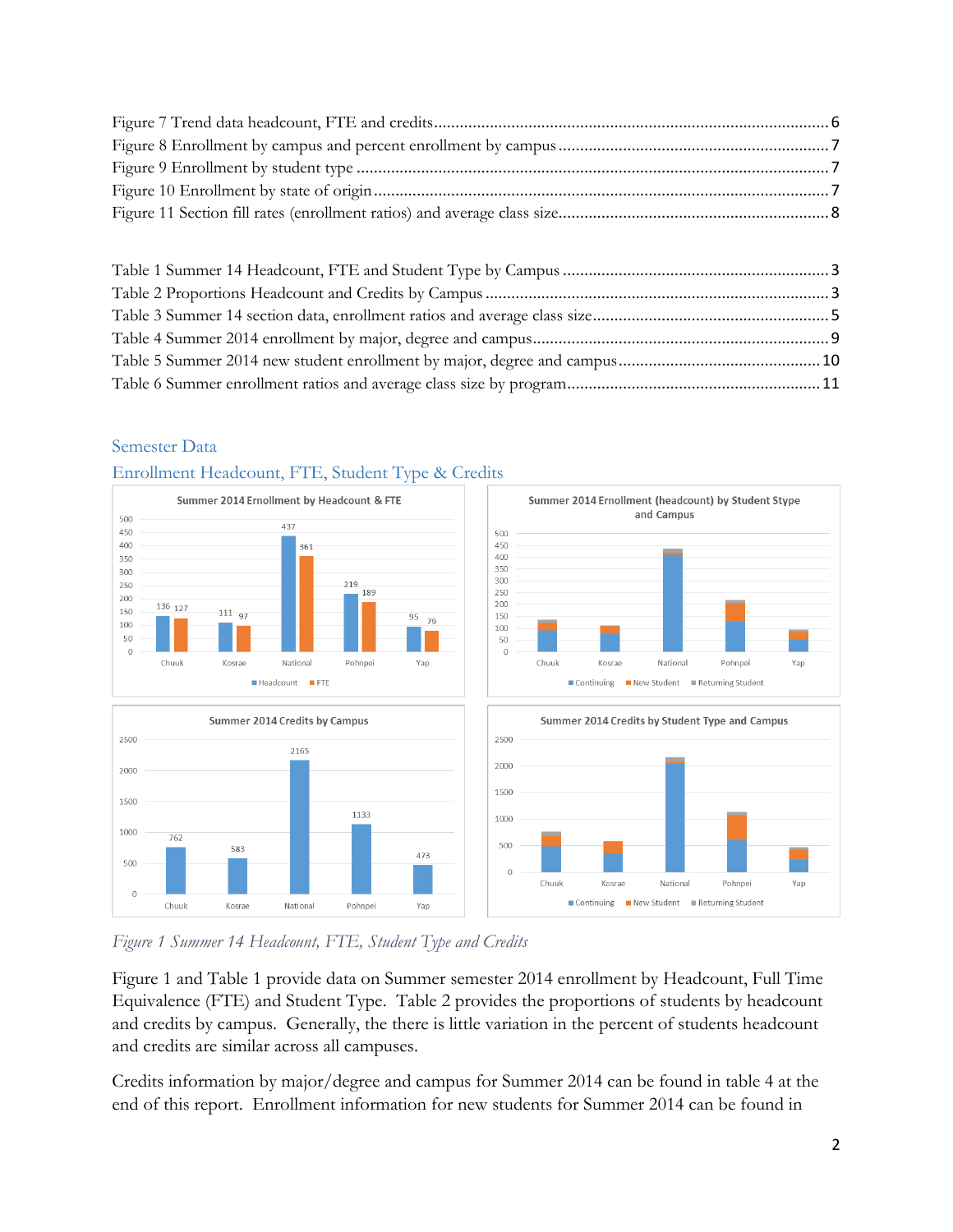<span id="page-2-2"></span>table 5 and enrollment ratios and average class size for Summer 2014 by program can be found in table 6 at the end of this report.

| student type             | Chuuk           | Kosrae | <b>National</b> | Pohnpei | Yap | students |
|--------------------------|-----------------|--------|-----------------|---------|-----|----------|
| Continuing               | 90 <sub>1</sub> |        | 411             | 128     | 52  | 756      |
| New Student              | 32              | 33     |                 | 80      | 33  | 185      |
| <b>Returning Student</b> | 14              |        | 19              |         | 10  | 57       |
| <b>students</b>          | 136             | 111    | 437             | 219     | 95  | 998      |
| <b>IFTE</b>              | 177             | 97     | 361             | 189     | 79  | 853      |

*Table 1 Summer 14 Headcount, FTE and Student Type by Campus*

<span id="page-2-3"></span>

| Campus   | % Headcount | % Credits |
|----------|-------------|-----------|
| Chuuk    | 14%         | 15%       |
| Kosrae   | $11\%$      | $11\%$    |
| National | $44\%$      | 42%       |
| Pohnpei  | $22\%$      | $22\%$    |
| Yap      | 10%         | 9%        |

### <span id="page-2-0"></span>Enrollment Degree Type



# <span id="page-2-1"></span>*Figure 2 Enrollment by Degree Type*

Enrollment by degree type for Summer 2014 has 65% of students enrolled in Associate of Arts and Sciences degrees and 22% enrolled in certificate programs. Associate of Applied Sciences and third year programs each have 5% of total enrollment with the final 2% enrolled in the Bachelor of Arts programs being conducted in partnership with University of Guam.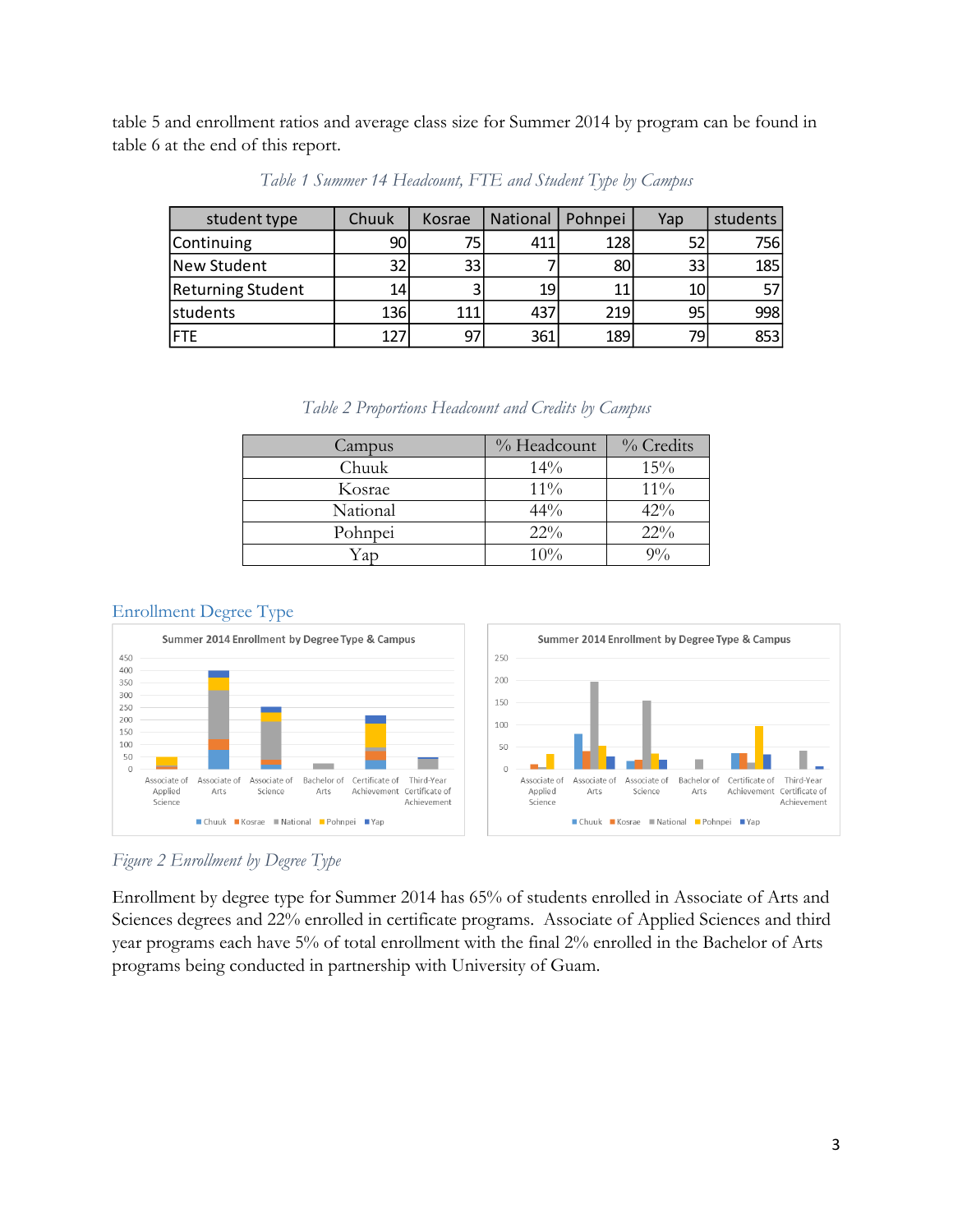<span id="page-3-0"></span>



<span id="page-3-2"></span>*Figure 3 Enrollment by State of Origin*

Overall Pohnpeians represent 52% of college students and 70% of the National campus enrollment. Chuukese, while having 47% of the overall FSM population, represent 17% of total students at the college and 6% of students at the National campus. Kosraeans represent 16% of the college and 11% of the National campus while Yapese represent 15% of the total students at the college and 13% of students at the National campus.



<span id="page-3-1"></span>

<span id="page-3-3"></span>*Figure 4 Enrollment by Gender*

Females represent over 50% of the student population at all campuses for Summer 2014. This is somewhat different from Fall and Spring semesters where Kosrae and Pohnpei campuses tend to have more males than females.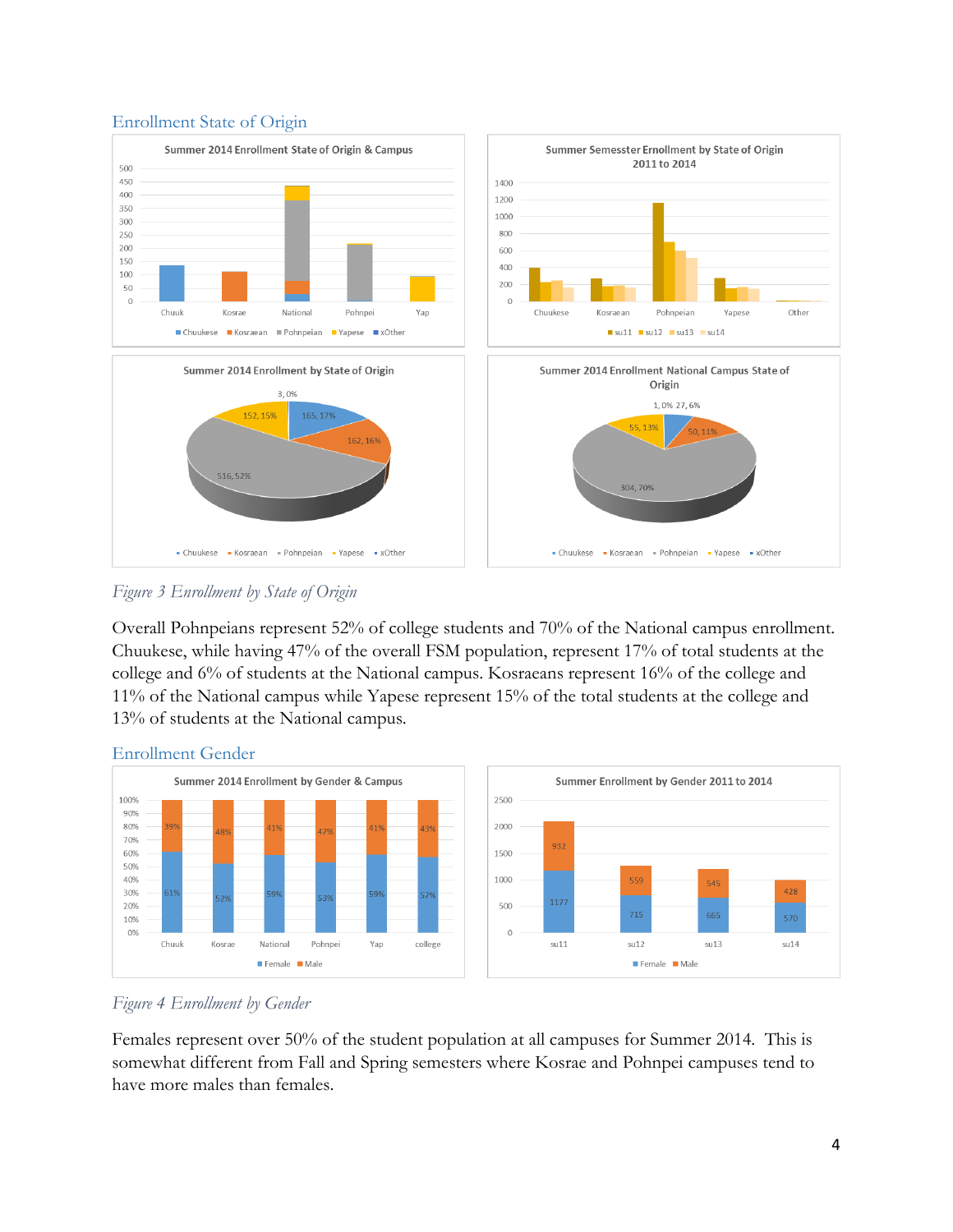

#### <span id="page-4-0"></span>Section Enrollment Ratios and Average Class Size

#### <span id="page-4-1"></span>*Figure 5 Enrollment Ratios & Average Class Size by campus*

The college offered 127 sections this summer with an enrollment ratio of 59.6% and an average class size of 12.8. Enrollment ratios varied from 69.7% at Pohnpei campus to 42.7% at Yap campus, while average class size varied from a high of 14.0 at Pohnpei campus to a low of 11.2 at Yap campus.

<span id="page-4-2"></span>

|  |  |  | Table 3 Summer 14 section data, enrollment ratios and average class size |  |  |  |
|--|--|--|--------------------------------------------------------------------------|--|--|--|
|  |  |  |                                                                          |  |  |  |

| campus   | #sections | enrolMax | enrol | enrolRatio | AvgClassSize |
|----------|-----------|----------|-------|------------|--------------|
| Chuuk    | 21        | 421      | 247   | 58.7%      | 11.8         |
| Kosrae   | 16        | 380      | 195   | 51.3%      | 12.2         |
| National | 52        | 1084     | 694   | 64.0%      | 13.3         |
| Pohnpei  | 24        | 482      | 336   | 69.7%      | 14.0         |
| Yap      | 14        | 368      | 157   | 42.7%      | 11.2         |
| College  | 127       | 2735     | 1629  | 59.6%      | 12.8         |

12.8

College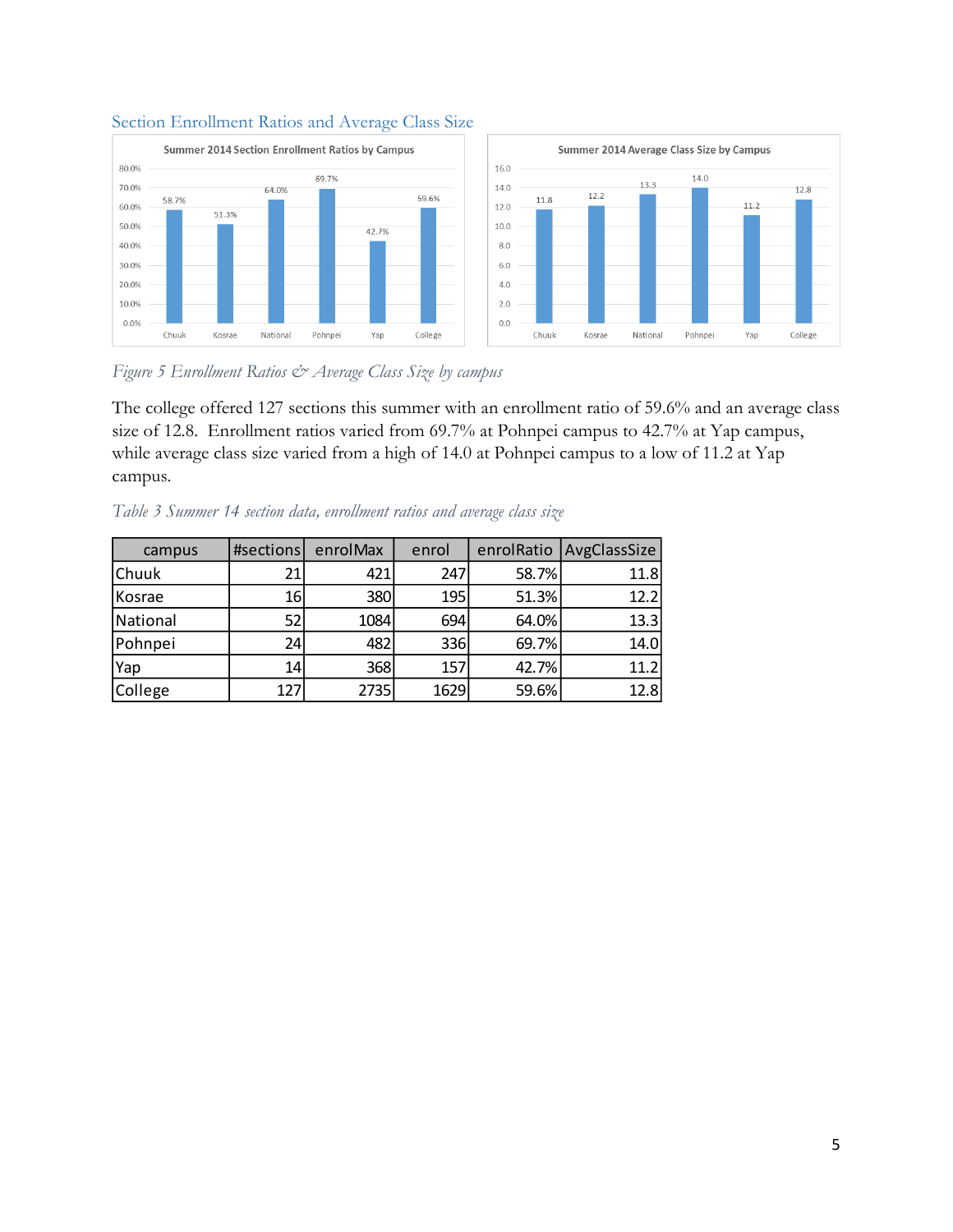#### <span id="page-5-0"></span>Histograms Credits and Age Distributions



<span id="page-5-3"></span>Four hundred and eighteen students enrolled for 6 credits, 219 students were enrolled for 3 credits and 178 students enrolled for 4 credits. Summer students mean age was 23.58, median was 21 and 75% of students were 24 year of age or younger.

# <span id="page-5-1"></span>Trends Data

<span id="page-5-2"></span>

<span id="page-5-4"></span>*Figure 7 Trend data headcount, FTE and credits*

From its high point in Summer 2011, headcount has been reduced by 53% and credits 57% in summer 2014. A similar comparison with Summer 2009 (year prior to introduction of year round Pell) shows a drop in Summer 2014 of 44% for both enrollment and credits.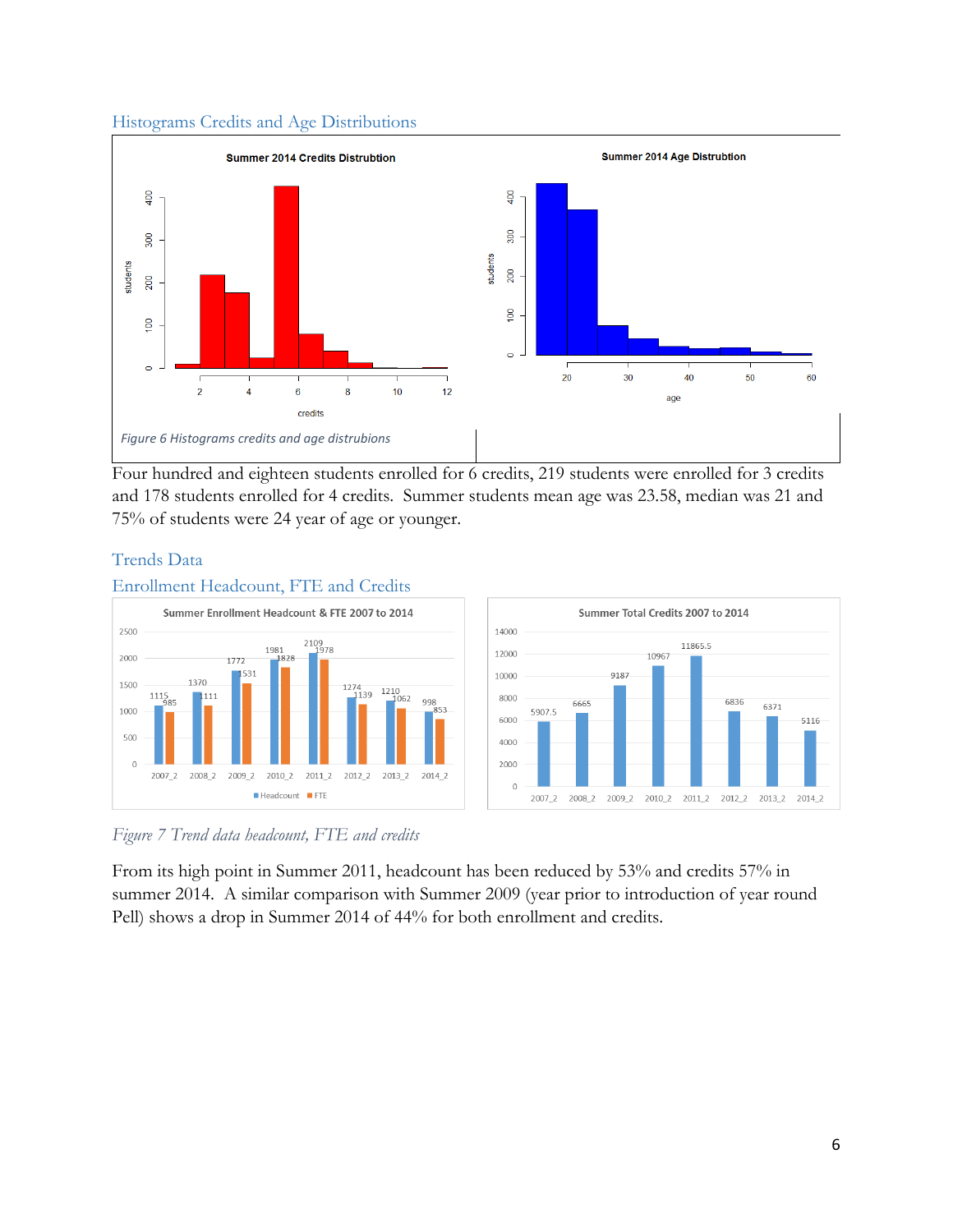#### <span id="page-6-0"></span>Enrollment by Campus



#### <span id="page-6-3"></span>*Figure 8 Enrollment by campus and percent enrollment by campus*

The reductions in enrollment has been seen across all campuses with only slight variations in the proportions of enrollment for individual campuses.





### <span id="page-6-1"></span>Enrollment by Student Type

<span id="page-6-4"></span>

Using Summer semester 2011 as baseline, there has been reduction in enrolment by all student types. New students has seen the smallest decrease at 28%, continuing students reduction at 55% and returning students has decreased by 67%.

#### <span id="page-6-2"></span>State of Origin





<span id="page-6-5"></span>*Figure 10 Enrollment by state of origin*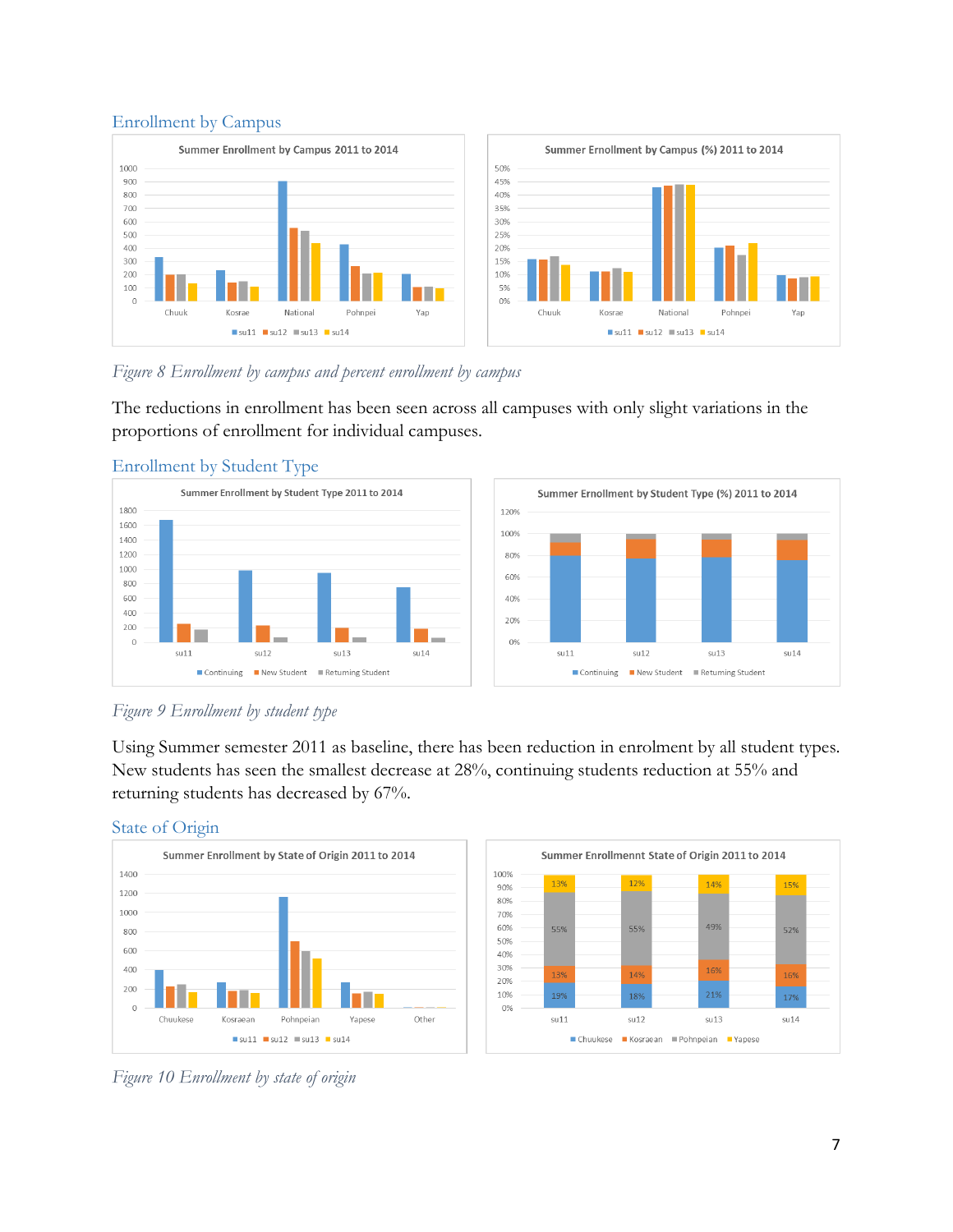Summer enrollment by state of origin since the Summer of 2011 has been fairly stable indicating the enrollment decline is being seen in all FSM states. The largest increase of 3% is seen in Kosraeans and the largest decrease 3% is seen in Pohnpeians.



<span id="page-7-0"></span>

<span id="page-7-1"></span>*Figure 11 Section fill rates (enrollment ratios) and average class size*

Section fill rates (enrollment ratios) has decreased by 17% from Summer 2011 to 2014, while average class size has reduced by average class size in 5.6 students lower.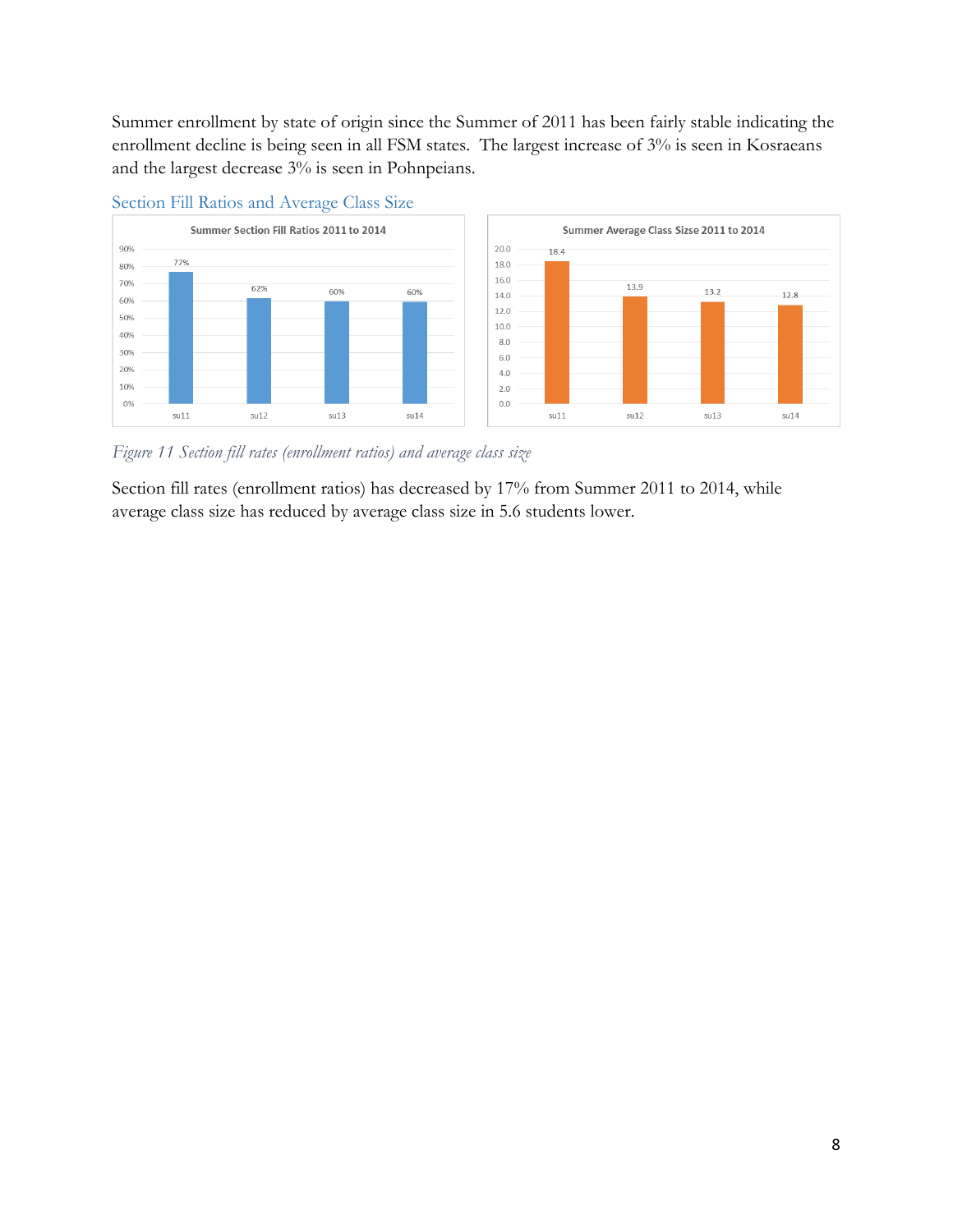# <span id="page-8-0"></span>Summer 2014 tables

| Summer 2014 Enrollment by Major and Degree |            |                |                |                |                |                |                |
|--------------------------------------------|------------|----------------|----------------|----------------|----------------|----------------|----------------|
| majorDescription                           | degree     | Chuuk          | Kosrae         | National       | Pohnpei        | Yap            | students       |
| Health Career Opportunities Program        | AA         | $\overline{2}$ | $\overline{9}$ | 45             | 11             | $\overline{c}$ | 69             |
| Liberal Arts                               | AA         | 4              | 17             | 45             | 21             | 12             | 99             |
| <b>Micronesian Studies</b>                 | AA         |                |                | 39             | 16             | $\overline{2}$ | 57             |
| <b>Teacher Preparation</b>                 | AA         | 74             | 15             | 69             | 4              | 13             | 175            |
| <b>Building Technology</b>                 | AAS        |                |                |                | 6              |                | 6              |
| <b>Electronics Technology</b>              | AAS        |                | 11             |                | 11             |                | 22             |
| Telecommunications                         | AAS        |                |                | 5              | 17             |                | 22             |
| Ag. & Nat. Res. Management                 | AS         |                | 1              | 16             | $\overline{1}$ | $\overline{1}$ | 19             |
| Agriculture                                | AS         |                |                | 5              |                |                | 5              |
| <b>Business Administration</b>             | AS         | 8              | 7              | 67             | 13             | 11             | 106            |
| <b>Computer Information Systems</b>        | AS         | $\overline{2}$ | 5              | 37             | 3              | 6              | 53             |
| Hospitality and Tourism Management         | AS         |                |                | 1              | 14             | 1              | 16             |
| <b>Marine Science</b>                      | AS         |                |                | 10             | 3              | $\overline{2}$ | 15             |
| <b>Nursing</b>                             | AS         | 3              | 9              | 15             | $\mathbf{1}$   |                | 28             |
| Nursing-RN                                 | AS         |                |                |                |                | $\overline{1}$ | $\mathbf{1}$   |
| <b>Public Health</b>                       | AS         | $\overline{1}$ |                | 3              | 1              |                | 5              |
| Teacher Education - Elementary             | AS         | 4              |                |                |                |                | 4              |
| <b>Elementary Education</b>                | <b>BA</b>  |                |                | 23             |                |                | 23             |
| Agriculture and Food Technology            | CA         |                | 14             |                | 38             | 9              | 61             |
| <b>Basic Public Health</b>                 | CA         | 11             | 17             |                |                |                | 28             |
| Bookkeeping                                | CA         | 14             |                | 1              | 24             | 4              | 43             |
| Cabinet Making/Furniture Making            | CA         |                |                |                | 3              |                | 3              |
| Career Education: Motor Vehicle Mechanic   | CA         |                |                |                | 6              |                | 6              |
| Carpentry                                  | CA         |                |                |                | 3              |                | 3              |
| <b>Construction Electricity</b>            | CA         |                |                |                | 12             |                | 12             |
| <b>Electronic Engineering Technology</b>   | CA         |                | 5              |                |                | 10             | 15             |
| Health Assistant Training Program          | CA         |                |                |                |                | 5              | 5              |
| <b>Nursing Assistant</b>                   | CA         | 8              | 1              | $\overline{1}$ |                |                | 10             |
| Refrigerator and Air Conditioning          | CA         |                |                |                | $\overline{c}$ |                | $\overline{2}$ |
| Secretarial Science                        | CA         | 4              |                |                | 9              | 5              | 18             |
| <b>Trial Counselor</b>                     | CA         |                |                | 13             |                |                | 13             |
| Accounting                                 | <b>TYC</b> |                |                | 4              |                |                | $\overline{4}$ |
| <b>General Business</b>                    | <b>TYC</b> |                |                | 8              |                |                | 8              |
| Public Health                              | <b>TYC</b> |                |                | 7              |                |                | 7              |
| Teacher Preparation - Elementary           | <b>TYC</b> |                |                | 23             |                | 7              | 30             |
| Unclassified                               | UC         | 1              |                |                |                | $\overline{2}$ | 3              |
| Undeclared                                 | UD         |                |                |                |                | $\overline{c}$ | $\mathbf 2$    |
| students                                   |            | <b>136</b>     | 111            | 437            | 219            | 95             | 998            |

<span id="page-8-1"></span>*Table 4 Summer 2014 enrollment by major, degree and campus*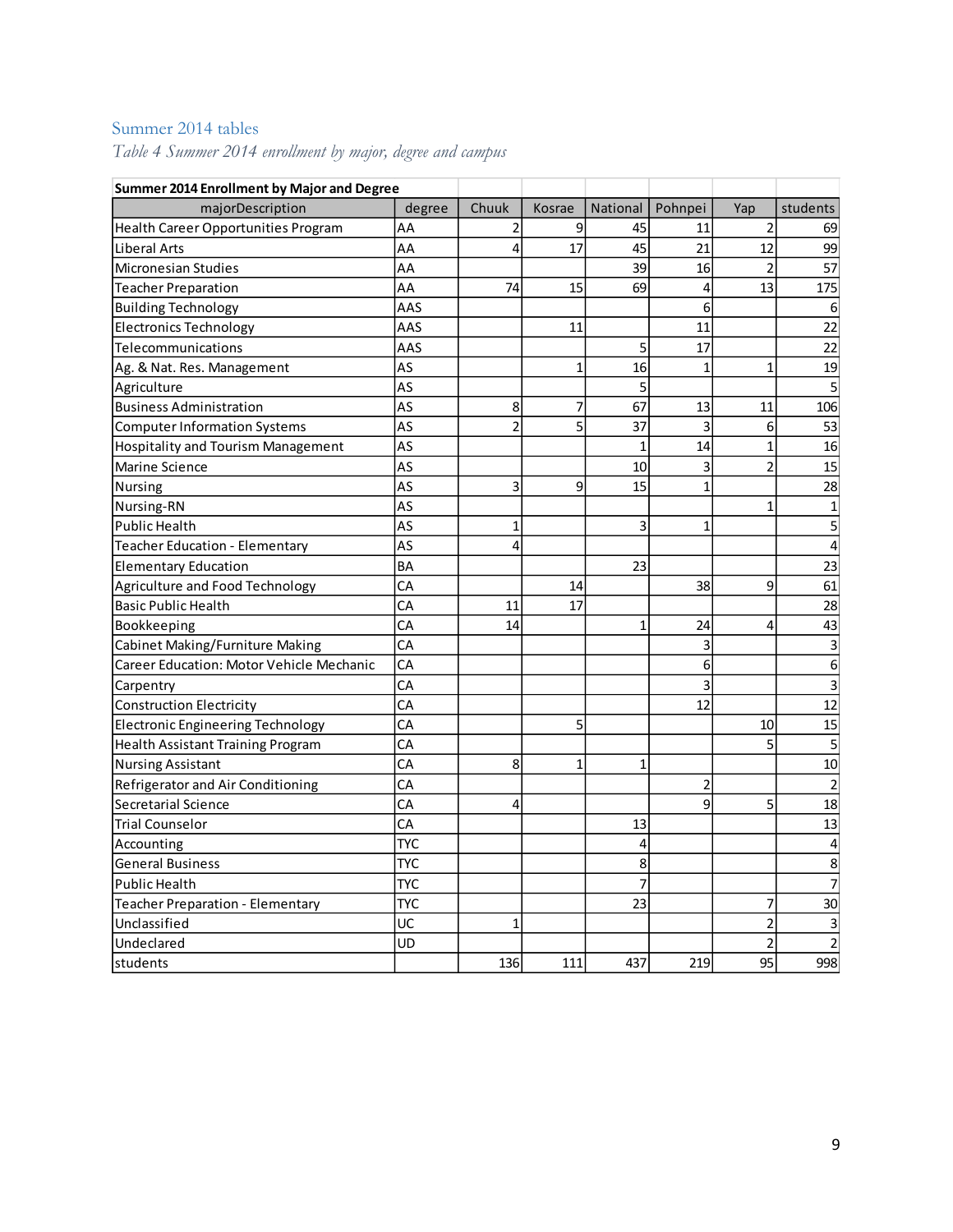| Summer 2014 New Students by Major & Degree |           |       |        |                 |         |                |              |
|--------------------------------------------|-----------|-------|--------|-----------------|---------|----------------|--------------|
| majorDescription                           | degree    | Chuuk | Kosrae | <b>National</b> | Pohnpei | Yap            | students NEW |
| Health Career Opportunities Program        | AA        |       | 4      |                 | 8       | 1              | 13           |
| <b>Liberal Arts</b>                        | AA        | 2     | 8      | 1               | 13      |                | 31           |
| <b>Micronesian Studies</b>                 | AA        |       |        |                 | 14      |                | 14           |
| <b>Teacher Preparation</b>                 | AA        | 7     |        | $\overline{2}$  | 1       |                | 10           |
| <b>Building Technology</b>                 | AAS       |       |        |                 |         |                |              |
| <b>Electronics Technology</b>              | AAS       |       |        |                 |         |                |              |
| Telecommunications                         | AAS       |       |        |                 |         |                |              |
| Ag. & Nat. Res. Management                 | AS        |       |        | $\overline{c}$  |         |                |              |
| <b>Business Administration</b>             | AS        | 1     | 4      | $\overline{c}$  | 4       | 5              | 16           |
| <b>Computer Information Systems</b>        | AS        |       | 3      |                 |         | 2              |              |
| Hospitality and Tourism Management         | AS        |       |        |                 |         |                |              |
| Marine Science                             | AS        |       |        |                 |         | $\mathbf{1}$   |              |
| <b>Nursing</b>                             | AS        | 2     | 4      |                 |         |                |              |
| Agriculture and Food Technology            | CA        |       |        |                 | 15      | 2              | 17           |
| <b>Basic Public Health</b>                 | CA        | 7     |        |                 |         |                | 14           |
| Bookkeeping                                | CA        | 3     |        |                 | 8       | 2              | 13           |
| Cabinet Making/Furniture Making            | CA        |       |        |                 |         |                |              |
| Carpentry                                  | CA        |       |        |                 |         |                |              |
| <b>Construction Electricity</b>            | CA        |       |        |                 |         |                |              |
| <b>Electronic Engineering Technology</b>   | CA        |       | 3      |                 |         | 4              |              |
| Health Assistant Training Program          | CA        |       |        |                 |         | 2              |              |
| Nursing Assistant                          | CA        | 7     |        |                 |         |                |              |
| Secretarial Science                        | CA        | 3     |        |                 | 3       | 3              |              |
| Unclassified                               | UC        |       |        |                 |         | $\overline{2}$ |              |
| Undeclared                                 | <b>UD</b> |       |        |                 |         | 2              |              |
| students NEW                               |           | 32    | 33     | 7               | 80      | 33             | 185          |

# <span id="page-9-0"></span>*Table 5 Summer 2014 new student enrollment by major, degree and campus*